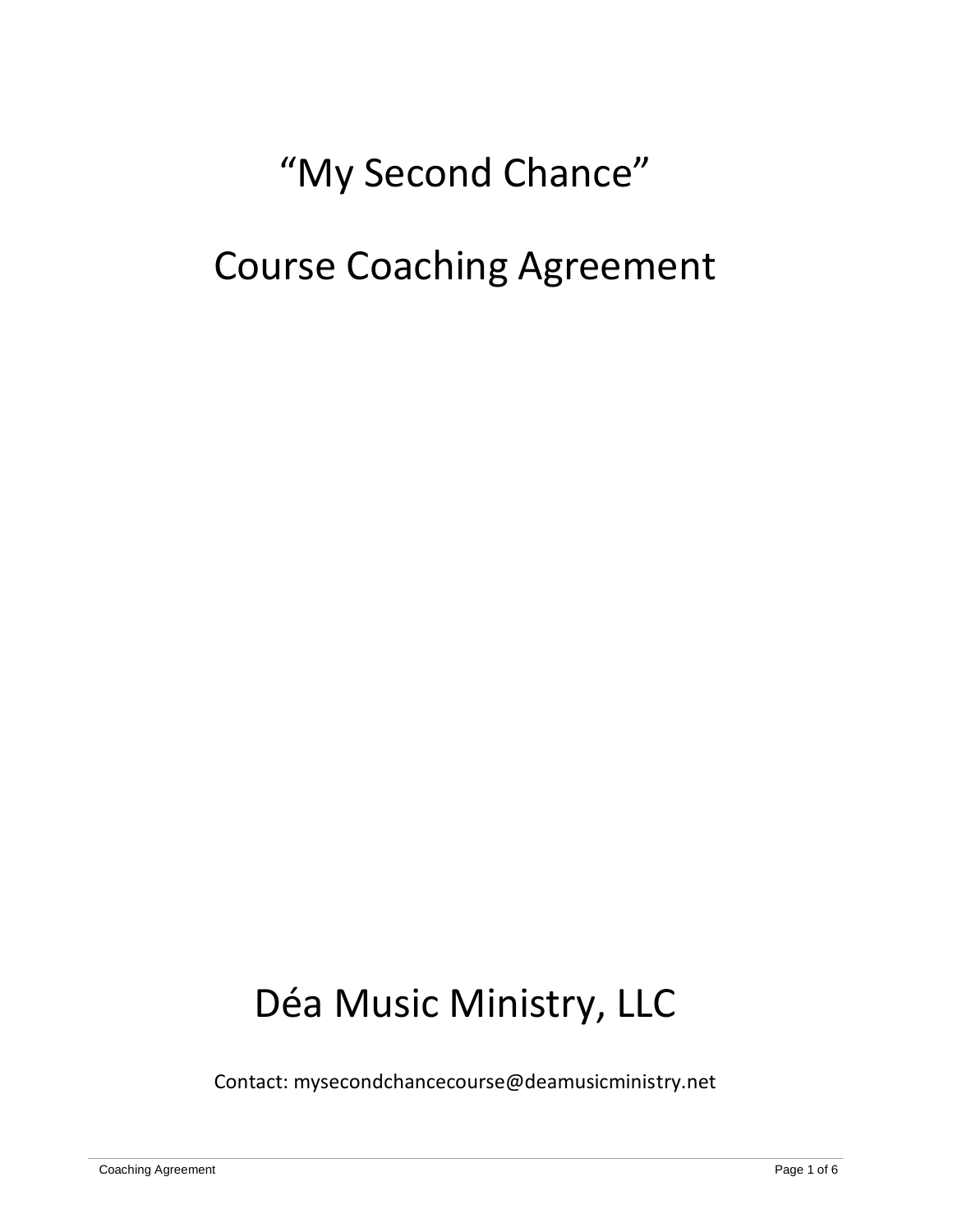#### **Coaching Agreement**

This Coaching Agreement (the **"Agreement"**) is entered into November 2nd, 2021 (the **"Effective Date"**), by and between November 2nd 2022 with an address of **"My Second Chance" Virtual Course** led by Dea Rocha-Viola known as Déa (the **"Coach"**) and \_\_\_\_\_\_\_\_\_\_\_\_\_\_\_\_\_, with an address of \_\_\_\_\_\_\_\_\_\_\_\_\_\_\_\_\_\_\_\_\_\_\_\_\_\_\_\_\_\_\_, (the **"Client"**), collectively "the **Parties.**"

**Purpose of the Agreement**: The purpose of this Agreement is to develop a coaching relationship between the Parties in order to cultivate the Client's personal, professional, and/or business goals and create a plan to carry out those goals through stimulating and creative interactions with the ultimate result of maximizing the Client's personal and/or professional potential (**"Coaching Services"**).

The Parties agree as follows:

**1. Coaching Goals.** The Client wishes to engage the Coach's services in order to achieve the following goals/to maximize the following area of the Client's life:

The goal of this 8-week virtual course is to help women reconnect with the best version of themselves by providing information, insights and tools for healthier habits to be applied at the discretion of the participant. The course is dynamic and interactive and there will be guest experts/speakers on the program who will work with the clients on the subject of personal branding, wellness, personal empowerment and nutrition. Our and coaches properly licensed and/or have permission to coach, and all of the speakers have many years of experience in the field of their expertise.

Private coaching is available, and it is not intended to be "counseling or therapy". Anyone with mental health issues won't fit the profile of "the Client". The "My Second Chance" Coaching Program both group and private sessions, is not intended to diagnose, determine illnesses and pathologies, or treat any of the participants. Participants must be over the age of 21 years of age.

**Coaching Fees.** In exchange for any of the coaching services listed below, the Client agrees to pay the Coach the following fees and according to the following schedule: Course fees are in \$ dollar amount. (USA Coin)

> 8-week Private Coaching Program Package - \$5,000.00 (90 min. sessions with a 15 min. lifeline call per week after the session, to be used weekly, not accumulatively)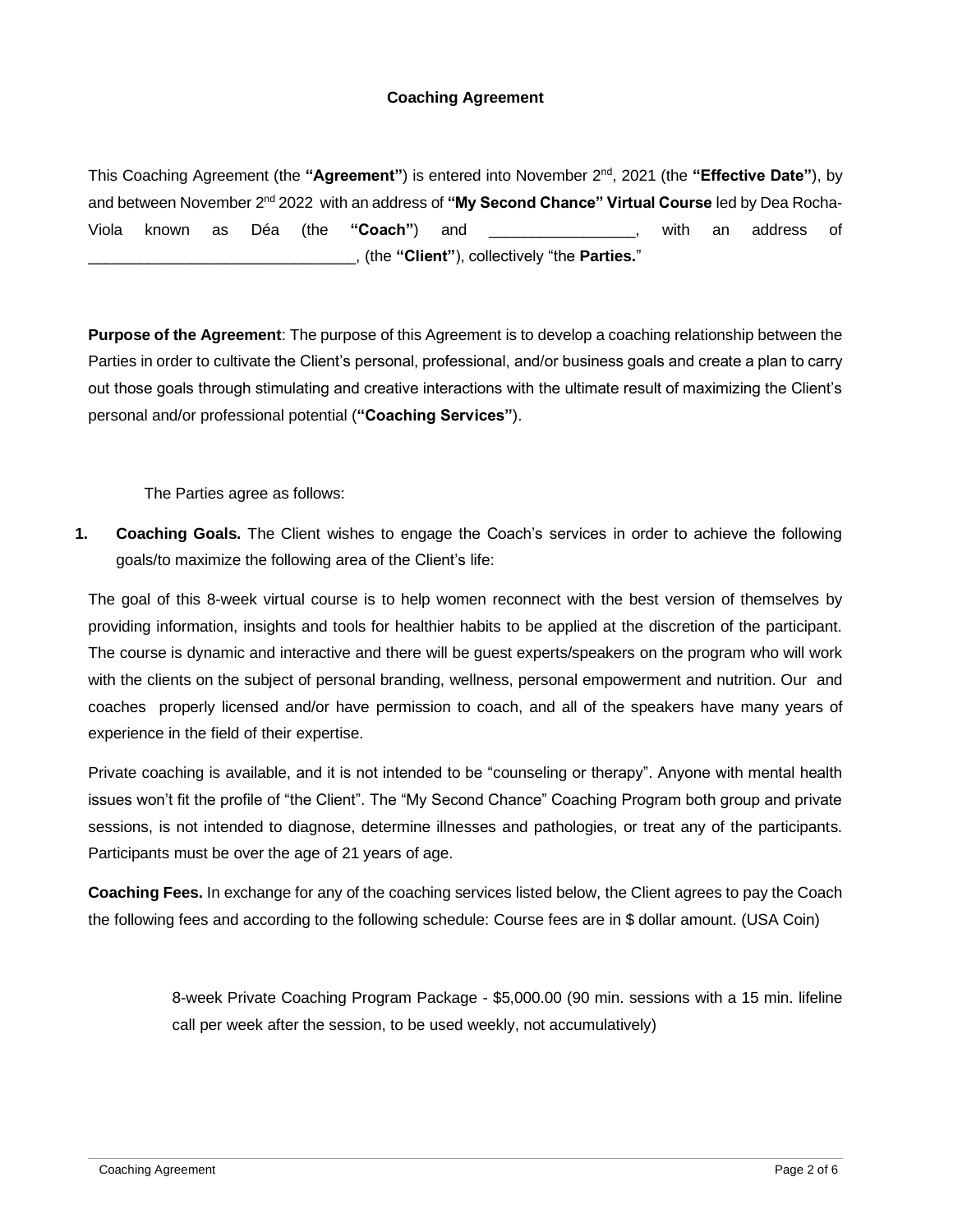8-Week Group Coaching Program - \$997,00 (if paid in full, client receives a 45 min. free coaching session with a 15 min. lifeline call with Déa -The Coach

8-week Group Coaching Program + 8-week Private Coaching Package - \$2997,00 (if paid in full, client receives a 45 min. free coaching session with a 15 min. lifeline call with Déa -The Coach

Gift Certificates for Private Coaching are available upon request as follows: 1 for \$250.00, 3 for \$500.00 (recommended, buy two and get one free)

- **2. Coaching Schedule.** The Parties agree to meet according to the online schedule determined by the "My Second Chance" Course Program real time via Google Meet, one day per week for 8 weeks for 2 hours per session. Coach will not be available by telephone and/or email during or in between scheduled sessions, unless scheduled in advance. Clients can communicate via email at mysecondchancecourse@deamusicministry.net
- **3. Coach-Client Relationship – Duties & Responsibilities.** A business and/or life coaching relationship is a partnership between two or more individuals or entities. This relationship is not a legal partnership, instead more like a teacher-student or coach-athlete relationship. Each Party must uphold its obligations for the coaching relationship to be successful.
	- **3.1.** The Coach agrees to maintain the ethics and standards of behavior established by the International Coach Federation (IFC), an internationally recognized standard for coaching.
	- **3.2.** The Client agrees to communicate honestly, be open to feedback and suggestions, and to fully engage and devote oneself to the coaching process.
	- **3.3.** The Client acknowledges and agrees that coaching is a comprehensive process that may explore different areas of the Client's life, including work, finances, health and relationships, but it is ultimately the Client's decision how the Client incorporates coaching into each aspect of life.
	- **3.4.** The Client is solely responsible for implementing the techniques discovered through coaching.
- **4. Confidentiality.** This coaching relationship, as well as all information (physical or verbal) that the Client shares with the Coach as part of this relationship, is bound by the principles of confidentiality set forth in the ICF Code of Ethics. The Coach agrees not to disclose any information pertaining to the Client without the Client's written consent. BE ADVISED: the Coach-Client relationship is not a relationship protected by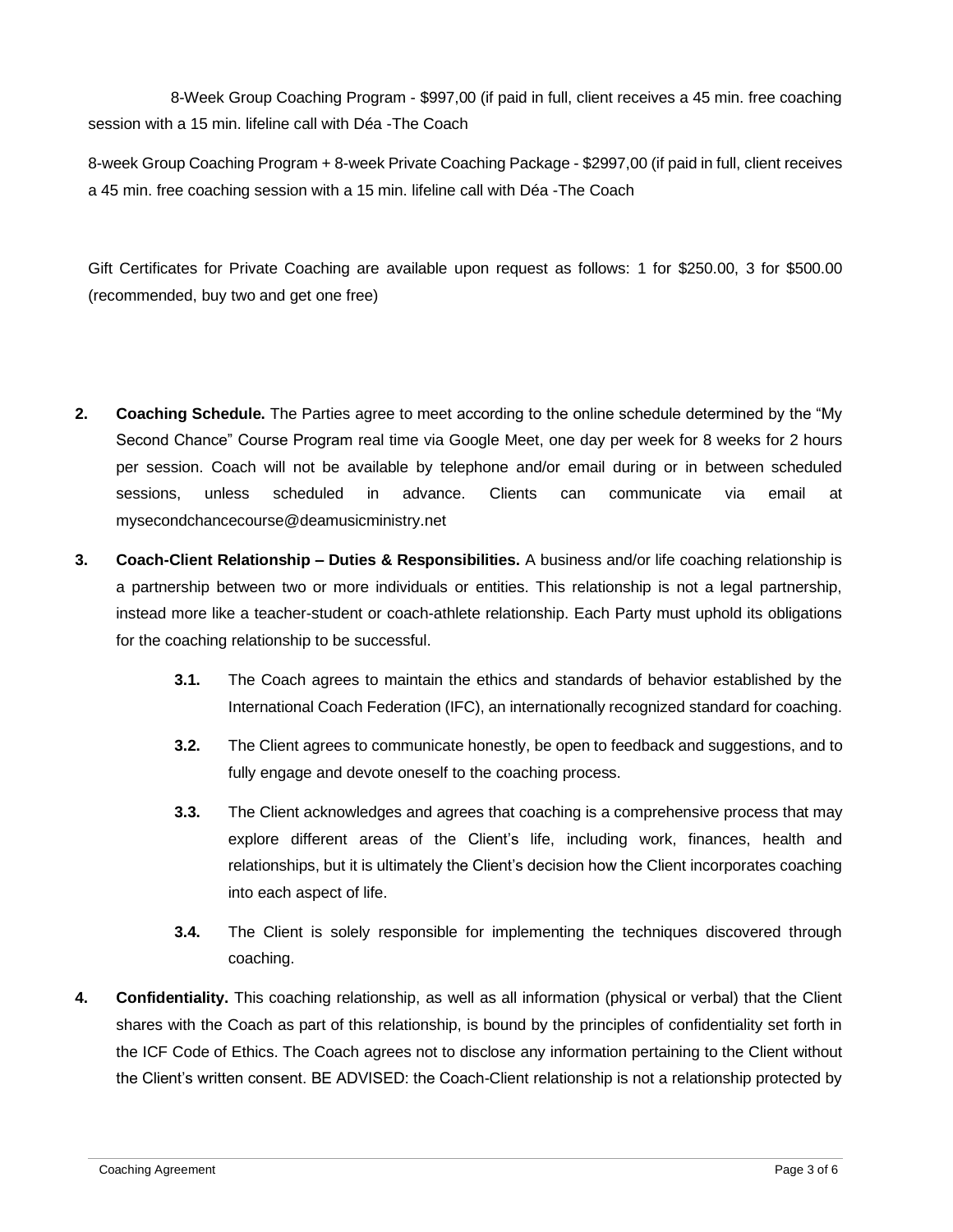legal confidentiality (like doctor-patient or attorney-client). As such, the Coach could be required to divulge otherwise confidential information to authorities.

- **5. Cancellation Policy.** The Client agrees to notify the Coach 24-hours in advance of any scheduled session that Client needs to cancel. Coach reserves the right to charge the Client for the scheduled session for a missed/canceled meeting unless it is an extreme emergency.
- **6. Termination of Agreement.** Either party may terminate this Agreement at any time upon 7 days after enrollment for a full refund. After that, refunds will not be given but the client can take the course within the year of date of first enrollment.
- **7. Limited Liability.** The Coach makes no guarantees, representations, or warranties of any kind or nature, expressed or implied with respect to the coaching services negotiated, agreed upon and rendered. In no event shall the Coach be liable to the Client for any indirect, consequential, or special damages. Notwithstanding any damages that the Client may incur, the Coach's entire liability under this Agreement, and the Client's exclusive remedy, shall be limited to the amount actually paid by the Client to the Coach under this Agreement for all coaching services rendered through and including the termination date. The Client agrees that the Coach is not liable or responsible for any actions or inactions, or for any direct or indirect result of any services provided by the Coach.
- **8. Entire Agreement.** This document reflects the entire agreement between the Coach and the Client and reflects a complete understanding of the Parties with respect to the subject matter. This Agreement supersedes all prior written and oral representations. The Agreement may not be amended, altered, or supplemented except in writing signed by both the Coach and the Client.
- **9. Dispute Resolution and Legal Fees.** In the event of a dispute arising out of this Agreement that cannot be resolved by mutual agreement, the Parties agree to engage in mediation. If the matter cannot be resolved through mediation, and legal action ensues, the successful party will be entitled to its legal fees, including, but not limited to its attorneys' fees.
- **10. Legal and Binding Agreement.** This Agreement is legal and binding between the Parties as stated above. This Agreement may be entered into and is legal and binding both in the United States and throughout Europe, Africa and Brazil. The Parties each represent that they have the authority to enter into this Agreement.
- **11. Severability.** If any provision of this Agreement shall be held to be invalid or unenforceable for any reason, the remaining provisions shall continue to be valid and enforceable. If the Court finds that any provision of this Agreement is invalid or enforceable, but that by limiting such provision it would become valid and enforceable, then such provision shall be deemed to be written, construed, and enforced as so limited.
- **12. Waiver.** The failure of either party to enforce any provision of this Agreement shall not be construed as a waiver or limitation of that party's right to subsequently enforce and compel strict compliance with every provision of this Agreement.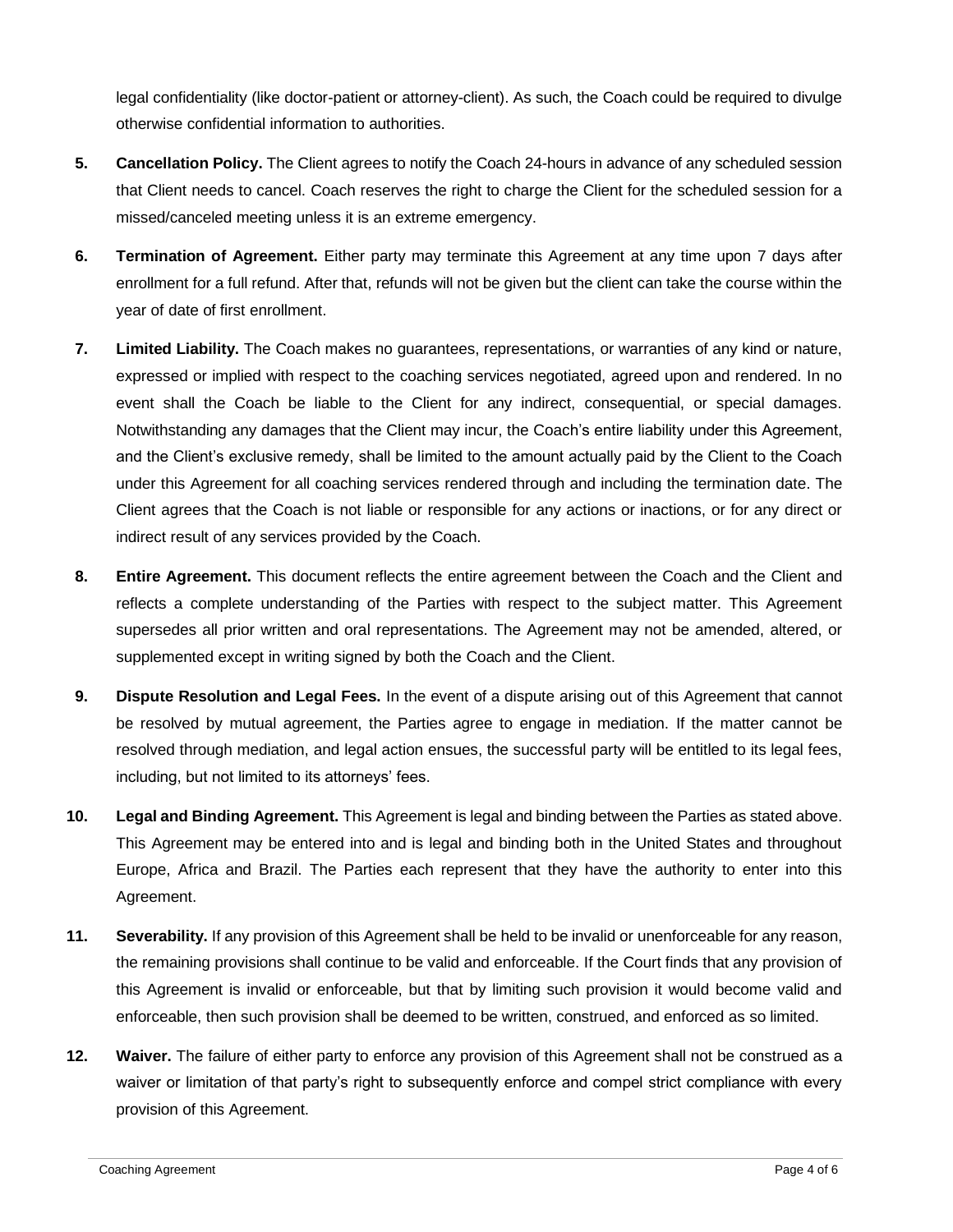**13. Applicable Law.** This Agreement shall be governed and construed in accordance with the laws of the state where both Parties reside, without giving effect to any conflicts of laws provisions. If the Parties reside in different states, this Agreement shall be governed and construed in accordance with the laws of the State of New Jersey (State of origin of the "My Second Chance" Course Virtual Program) , without giving effect to any conflicts of laws provisions.

#### **14. Video Consent and Release Form**

Without expectation of compensation or other remuneration, now or in the future, I hereby give my consent to Déa Music Ministry, LLC – "My Second Chance" Course, its affiliates and agents, to use my image and likeness and/or any interview statements from me in its publications, advertising or other media activities (including the Internet). And video recording of live sessions via zoom or google meet pertaining to the modules in the course "My Second Chance".

This consent includes, but is not limited to: (Initial where applicable)

\_\_\_\_\_\_\_\_\_ - (a) Permission to interview, film, photograph, tape, or otherwise make a video reproduction of me and/or record my voice;

\_\_\_\_\_\_\_\_\_\_\_\_\_\_\_\_\_ - (b) Permission to use my name; and

\_\_\_\_\_\_\_\_\_ - (c) Permission to use quotes from the interview(s) (or excerpts of such quotes), the film, photograph(s), tape(s) or reproduction(s) of me, and/or recording of my voice, in part or in whole, in its publications, in newspapers, magazines and other print media, on television, radio and electronic media (including the Internet), in theatrical media and/or in mailings for educational and awareness.

This consent is given in perpetuity, and does not require prior approval by me.

Name:

**Signature**:

Address:

Date:

Déa Rocha-Viola 10/04/2021